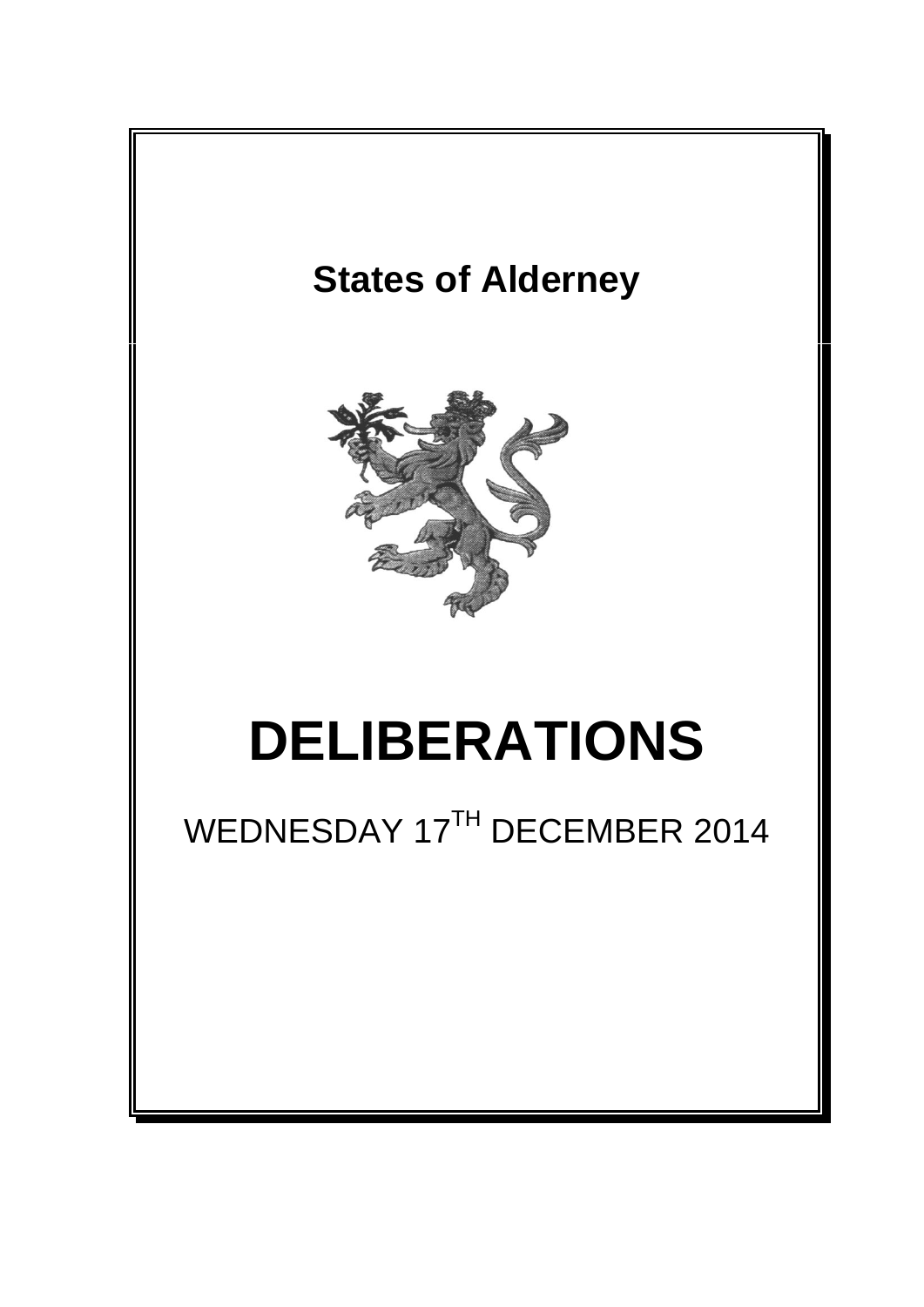# **STATES OF ALDERNEY**

## **DELIBERATIONS FOR THE MEETING OF**

# **WEDNESDAY 17TH DECEMBER 2014 AT 17:30**

Present: Mr Stuart Trought, President Mr Ian Tugby Mr Matt Birmingham Mr Ray Berry Mr Louis Jean Mr Neil Harvey Mr Francis Simonet Mr Robert McDowall Mr Steve Roberts Mrs Norma Paris

Colonel Colin Mason represented His Excellency The Lieutenant-Governor of the Bailiwick of Guernsey.

### **Item I Saye Beach Campsite Lease**

**The States of Alderney resolved to approve the lease between the States of Alderney and the Saye Beach Campsite operators, and agree that it be entered into as from 1st January 2015.**

*(The Amendment lodged by Mrs Paris and Mr Berry was withdrawn)*

*Proposed by Mr Tugby and seconded by Mrs Paris*

*Approved by a majority, all in favour except Mr Jean who abstained*

#### **Item II Policy and Finance Committee Annual Report for 2014**

**The States resolved to accept the Annual Report for 2014 of the Policy & Finance Committee.**

*Proposed by Mr Simonet and seconded by Mr McDowall*

*Approved unanimously*